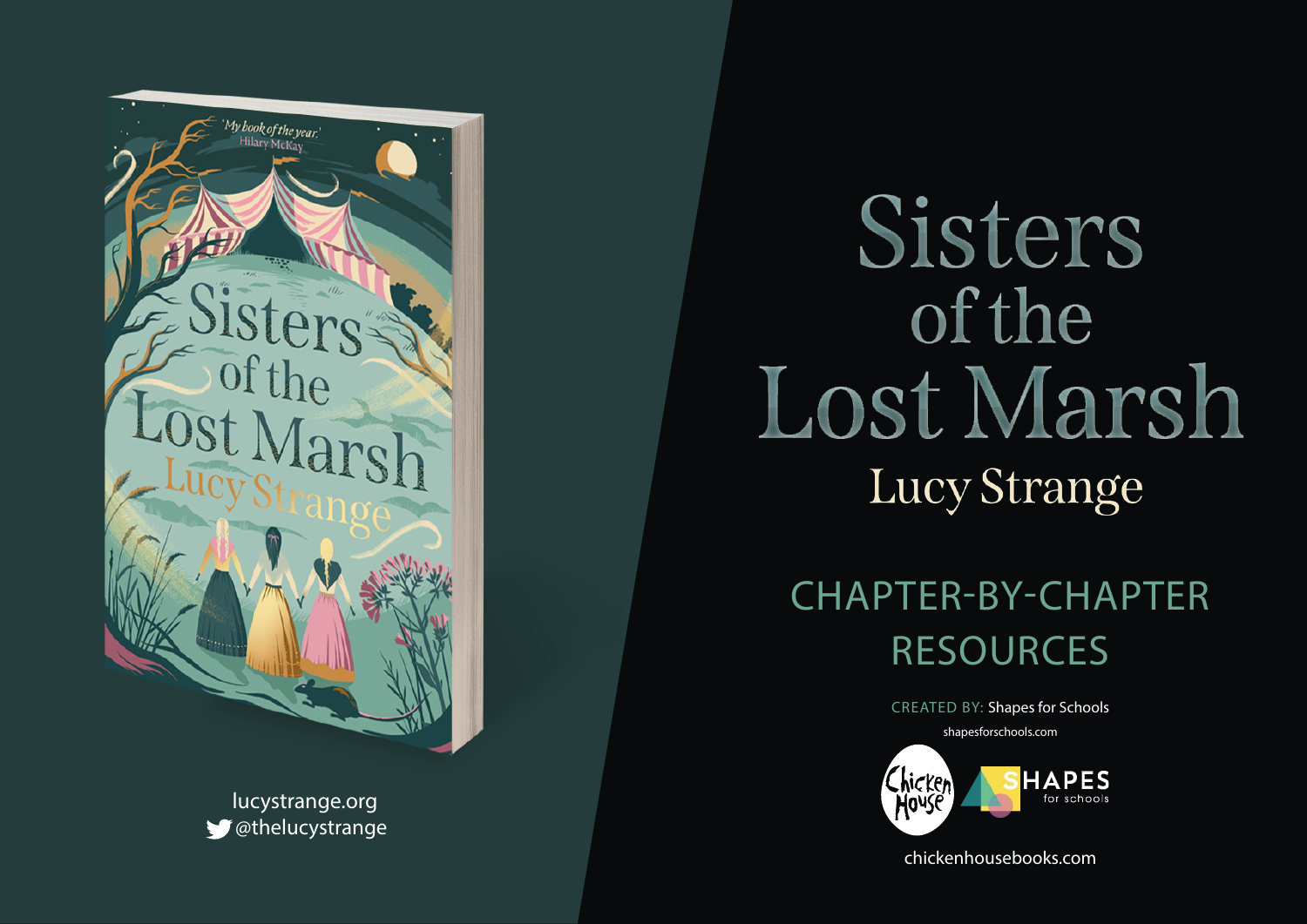| Chapter | Comprehension<br>Questions                                                                                                                                                                                                                                                                                                                                                                                                                                         | Writing<br>Opportunities                                                                                                                                         | <b>Cross Curricular</b><br>Opportunities                                                                                                                                                                                                                                                                                        |
|---------|--------------------------------------------------------------------------------------------------------------------------------------------------------------------------------------------------------------------------------------------------------------------------------------------------------------------------------------------------------------------------------------------------------------------------------------------------------------------|------------------------------------------------------------------------------------------------------------------------------------------------------------------|---------------------------------------------------------------------------------------------------------------------------------------------------------------------------------------------------------------------------------------------------------------------------------------------------------------------------------|
|         | What do each of the six sisters need to do, according to the curse at<br>$\bullet$<br>the beginning of the book?<br>How does Lucy Strange set the scene in Chapter 1? Pick out words and<br>$\bullet$<br>phrases.<br>What do you learn about Willa's relationships with her family members<br>$\bullet$<br>in Chapter 1?<br>What is happening to Grace? How does she feel about it?<br>$\bullet$<br>Who is Silas Kirby? What sort of character is he?<br>$\bullet$ | Using 'The Curse of Six<br>Daughters' as inspiration, create a<br>'modernized' curse of your own.                                                                | LITERACY . Create a profile of each<br>of the six sisters in the story. Write<br>down what you know about each of<br>them already - add more detail as<br>you read.<br>ART . Draw and label the setting of<br>the farm based on descriptions in the<br>first chapter.                                                           |
|         | What motivates Dadder? How do you know?<br>$\bullet$<br>What happened to the last woman 'caught reading' in the village?<br>$\bullet$<br>What different stories are the sisters reading in Grammy's secret<br>$\bullet$<br>library?<br>What is the significance of Willa's name? What does it tell us about her?<br>$\bullet$<br>What 'fate' does Darcy have 'hanging over her'? What about the other<br>sisters?                                                  | In this chapter, we are told that<br>the triplets are reading Tales of<br>the Marshes in Grammy's secret<br>library. Have a go at writing one of<br>these tales! | HISTORY . Carry out some research<br>into the history of witchcraft in Eng-<br>land. Create a presentation to share<br>with your classmates.<br>LITERACY . What does Grammy mean<br>when she says 'don't let yourself be<br>druv'? Find other examples of the<br>Lost Marsh dialect; create a glossary<br>of words and phrases. |
| 3       | What can you tell about Willa from the way she carries out her duties<br>$\bullet$<br>on the farm? (22)<br>Willa has a special bond with Flint - how can you tell? Pick out key<br>$\bullet$<br>words and phrases.<br>What is daily life like for the sisters on the farm? How is it similar or<br>$\bullet$                                                                                                                                                       | Write a monologue from Flint's<br>perspective. How does he feel<br>about his new home on the farm<br>and his special bond with Willa?                            | ART • Draw what you imagine Flint to<br>look like.<br>LITERACY/R.E. • Many rituals and<br>superstitions are rooted in regional<br>and religious beliefs. Lucy Strange                                                                                                                                                           |



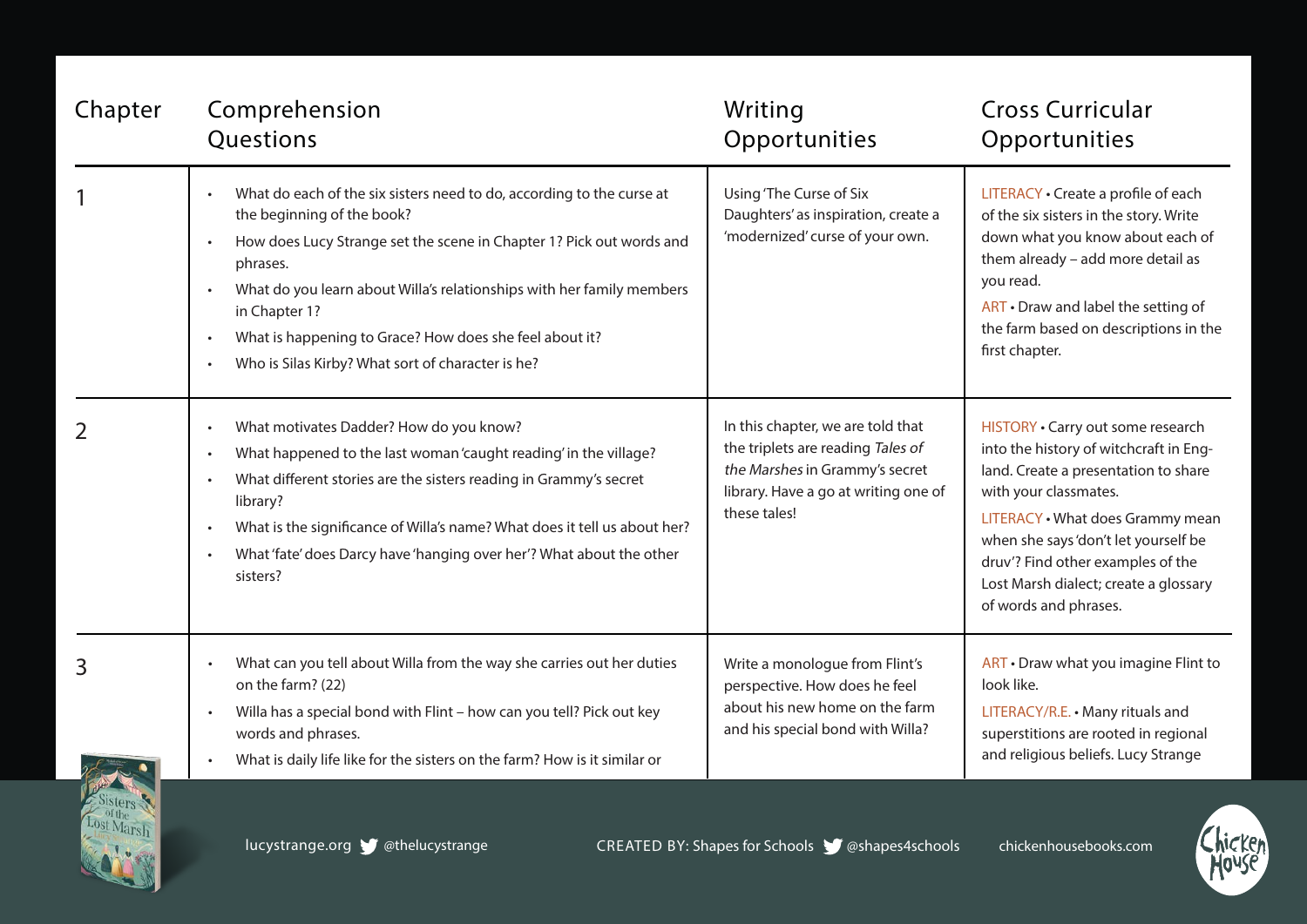| Chapter | Comprehension<br>Questions                                                                                                                                                                                                                                                                                                                                                                                                                       | Writing<br>Opportunities                                                                                                                                                                                                  | <b>Cross Curricular</b><br>Opportunities                                                                                                                                                                                                                                  |
|---------|--------------------------------------------------------------------------------------------------------------------------------------------------------------------------------------------------------------------------------------------------------------------------------------------------------------------------------------------------------------------------------------------------------------------------------------------------|---------------------------------------------------------------------------------------------------------------------------------------------------------------------------------------------------------------------------|---------------------------------------------------------------------------------------------------------------------------------------------------------------------------------------------------------------------------------------------------------------------------|
|         | different to your daily life?<br>Why does Grammy believe that superstitions 'do us harm'? Do you<br>$\bullet$<br>agree with her?<br>Pick out words that show Dadder's anger in this chapter. What do you<br>$\bullet$<br>think of his behaviour?                                                                                                                                                                                                 |                                                                                                                                                                                                                           | describes how she was inspired by<br>'traditional and pagan celebrations<br>such as Lammas, Beltane, Yule and<br>the midsummer solstice'. What are<br>these celebrations? Research more<br>about them and share your findings<br>with the class.                          |
|         | How do the sisters find ways of sticking together even when Dadder is<br>$\bullet$<br>cruel to them?<br>What is a will-o'-the-wisp lantern? Can you picture it in your<br>$\bullet$<br>imagination?<br>Who is the Marsh King? How do the marsh folk feel about him?<br>$\bullet$<br>What makes the Marsh King stronger?<br>$\bullet$<br>How does the story of the Greenwood sisters mirror the stories of Willa<br>$\bullet$<br>and her sisters? | Write the last diary entry of<br>Gytha Greenwood before she<br>'set out on to the mire, heading<br>straight towards the light of a<br>mysterious lantern that flickered<br>there'. Consider her thoughts and<br>feelings. | DRAMA . Recreate the Marsh King<br>story by reading it aloud or<br>re-enacting it in groups. Consider<br>how you can use music and props to<br>create atmosphere.                                                                                                         |
|         | How does the author, Lucy Strange, create a sense of mystery and<br>$\bullet$<br>intrigue around the fayre?<br>How do the sisters feel about the arrival of the fayre? How can you tell?<br>$\bullet$<br>Can you find a foreboding tone or warning in the descriptions of the<br>$\bullet$<br>fayre? Pick out key words and phrases.<br>How does Darcy help Willa to sneak out and visit the fayre? Why do you<br>think she helps her?           | Create an advertisement or<br>poster for the Full Moon Fayre.<br>Include images of the fayre and<br>descriptions to persuade people<br>to visit.                                                                          | <b>ART/DESIGN &amp; TECHNOLOGY •</b><br>Recreate the fayre in a shoebox by<br>crafting a 3D scene.<br>LITERACY . Consider the significance<br>of light or lanterns in the story. How<br>is the theme of 'light' (and its oppo-<br>site, 'darkness') explored in the book? |



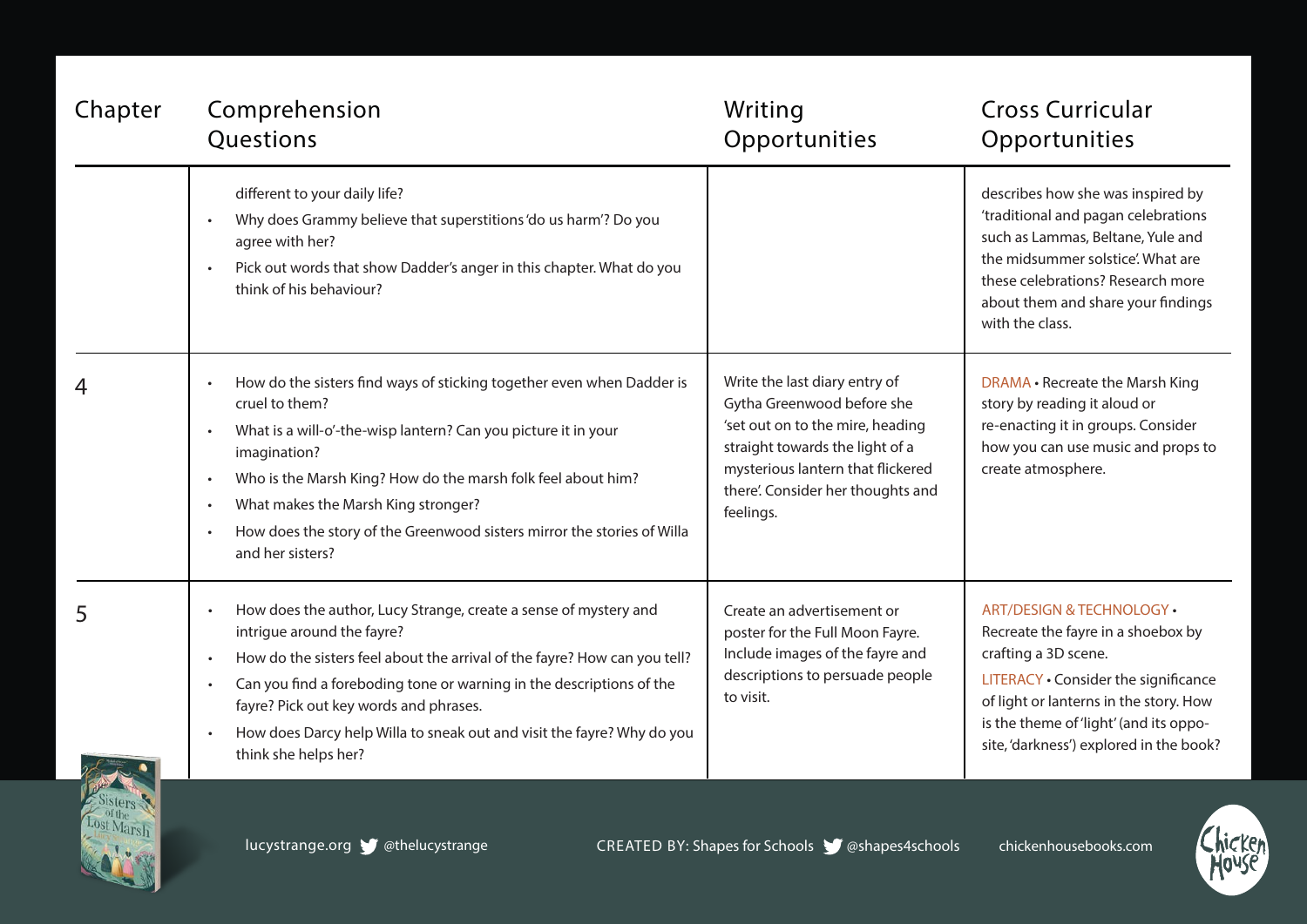| Chapter | Comprehension<br>Questions                                                                                                                                                                                                                                                                                                                                                                                                                                    | Writing<br>Opportunities                                                                                                                                                            | <b>Cross Curricular</b><br>Opportunities                                                                                                                                                                                                                                          |
|---------|---------------------------------------------------------------------------------------------------------------------------------------------------------------------------------------------------------------------------------------------------------------------------------------------------------------------------------------------------------------------------------------------------------------------------------------------------------------|-------------------------------------------------------------------------------------------------------------------------------------------------------------------------------------|-----------------------------------------------------------------------------------------------------------------------------------------------------------------------------------------------------------------------------------------------------------------------------------|
|         | What do you predict might happen to Willa as she tries to 'catch up<br>with Grace and Freya on the lane'?                                                                                                                                                                                                                                                                                                                                                     |                                                                                                                                                                                     |                                                                                                                                                                                                                                                                                   |
| 6       | Why is the phrase 'lit up inside like a baker's oven' effective? (44)<br>$\bullet$<br>How does Lucy Strange use sensory description to describe the fayre?<br>$\bullet$<br>Why do you think Grace has 'shining eyes'?<br>$\bullet$<br>Who does Willa not 'want to lose in the crowd'? Why?<br>$\bullet$<br>How does the mood change at the end of the chapter?<br>$\bullet$                                                                                   | Create five sentences describing<br>a fairground you have visited in<br>real life or in your imagination -<br>one for each of the senses (sight,<br>sound, touch, smell and taste). | LITERACY . Pick out Lucy Strange's<br>sensory description of the fayre.<br><b>CREATIVE WRITING . If you could</b><br>create a travelling fair, what would<br>you call it? Write a paragraph to<br>describe your fair, taking inspiration<br>from Lucy Strange's writing style.    |
|         | How does the author create a hazy or unclear image at the start of the<br>$\bullet$<br>chapter?<br>How do you get an impression of Willa running through the fayre on<br>$\bullet$<br>pages 48-49?<br>What did the fortune teller tell Grace to do? Why do you think she told<br>$\bullet$<br>her this?<br>What impression do you get of the man in the scarecrow hat? (52)<br>$\bullet$<br>How do the girls feel as they watch the puppet show?<br>$\bullet$ | Create the scene in which the<br>fortune teller tells Grace's fortune.<br>Consider what sort of language<br>and imagery would be effective in<br>this kind of scene.                | ART • Draw or paint the image of<br>Grace described at the beginning of<br>the chapter: 'a figure in the gloom,<br>willowy and swift, the curls of her<br>hair shining like jewels in the<br>coloured lights'. (48)<br>DESIGN/DRAMA . Recreate the<br>puppet show on pages 53-54. |
| 8       | Who is Viktor? What does he propose to Grace?<br>$\bullet$<br>What can you tell about Freya's personality from the dialogue on pages<br>$55 - 56?$                                                                                                                                                                                                                                                                                                            | Using Lucy Strange's example on<br>page 58, create a scene in which<br>the weather is personified to                                                                                | LITERACY . Write a summary of<br>events so far from Freya's point of<br>view. How does she feel about what                                                                                                                                                                        |



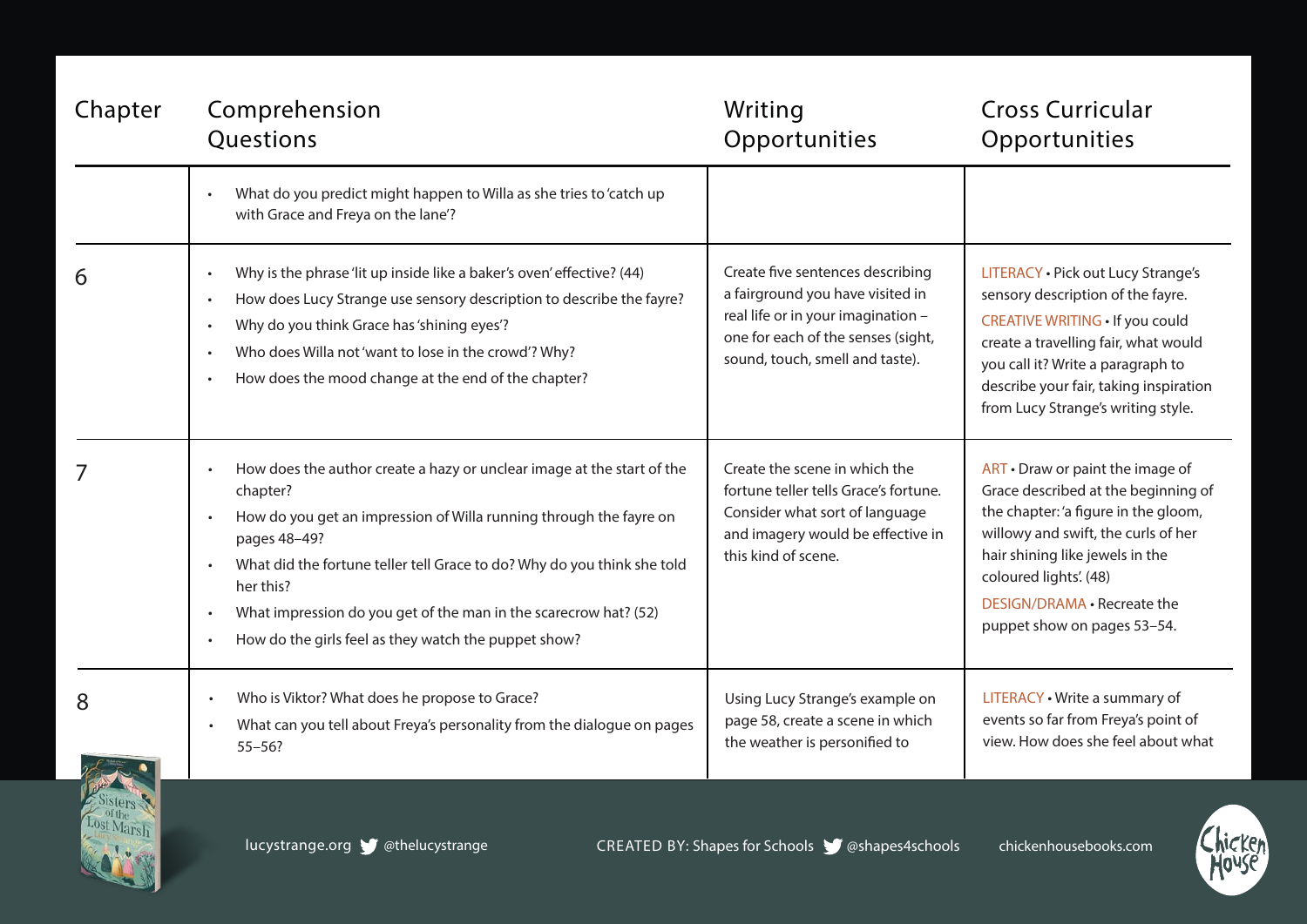| Chapter | Comprehension<br>Questions                                                                                                                                                                                                                                                                                                                                                     | Writing<br>Opportunities                                                                                                                                                                   | <b>Cross Curricular</b><br>Opportunities                                                                                                                                                                                                                                                          |
|---------|--------------------------------------------------------------------------------------------------------------------------------------------------------------------------------------------------------------------------------------------------------------------------------------------------------------------------------------------------------------------------------|--------------------------------------------------------------------------------------------------------------------------------------------------------------------------------------------|---------------------------------------------------------------------------------------------------------------------------------------------------------------------------------------------------------------------------------------------------------------------------------------------------|
|         | Do you sense a change in Grace in this chapter? Why?<br>$\bullet$<br>How does Lucy Strange use the weather at the end of the chapter to<br>$\bullet$<br>reflect mood and tone? What is this technique called?<br>Why do you think Grace's fingers reached for Willa's and 'squeezed<br>$\bullet$<br>them tight'? (58) What does Willa regret about this moment?                | reflect the mood and feelings of<br>the characters in the scene.                                                                                                                           | is going on? How does she feel about<br>each of her sisters?<br>LITERACY . At the end of Part One,<br>create a bullet point list of the most<br>important events so far. Then make<br>a list of predictions for Part Two:<br>Springtide.                                                          |
| 9       | What imagery stands out to you in 'The Marsh Mermaids' by May<br>Fernsby? Why do you think Lucy Strange has chosen this passage?<br>How much time has passed since Grace left?<br>$\bullet$<br>What are the 'spring promises'?<br>$\bullet$<br>How are Fergus and Freya participating in 'the ceremony of Springtide<br>Fires'?<br>Why do the sisters 'look daggers' at Freya? | Pick out the different place names<br>mentioned in the chapter, e.g.<br>Glorious Hill, Boggy End and Frog's<br>Bottom. Create some of your own<br>place names for Hollow-in-the-<br>Marsh. | <b>GEOGRAPHY . Using the descriptions</b><br>of Hollow-in-the-Marsh in this<br>chapter, create a map of the area.<br>GEOGRAPHY . Lucy Strange's real-life<br>inspiration for her setting is Romney<br>Marsh. Carry out some research into<br>Romney Marsh. Where is it? What is it<br>like there? |
| 10      | Why does Freya punch Willa on the arm?<br>$\bullet$<br>Why has Mister Moss kept his map a secret?<br>$\bullet$<br>Why do Freya, Dolly and Deedee say 'Goodness!'? (74)<br>$\bullet$<br>What is 'the mire'?<br>$\bullet$<br>In which village do Willa and Mister Moss agree the Full Moon Fayre<br>$\bullet$<br>might be?                                                       | Write a skylark's view of the<br>Lost Marsh using descriptions<br>from Chapters 9-10. Include the<br>different villages, landscapes and<br>the 'unmappable' mire.                          | LITERACY/GEOGRAPHY · Consider<br>Willa's statement on page 74: 'Maps<br>make you think about where you<br>are, and where you aren't. They make<br>you powerful. They put ideas in your<br>head.' In pairs, discuss the statement.<br>Do you agree? Why are maps so<br>important in the world?     |



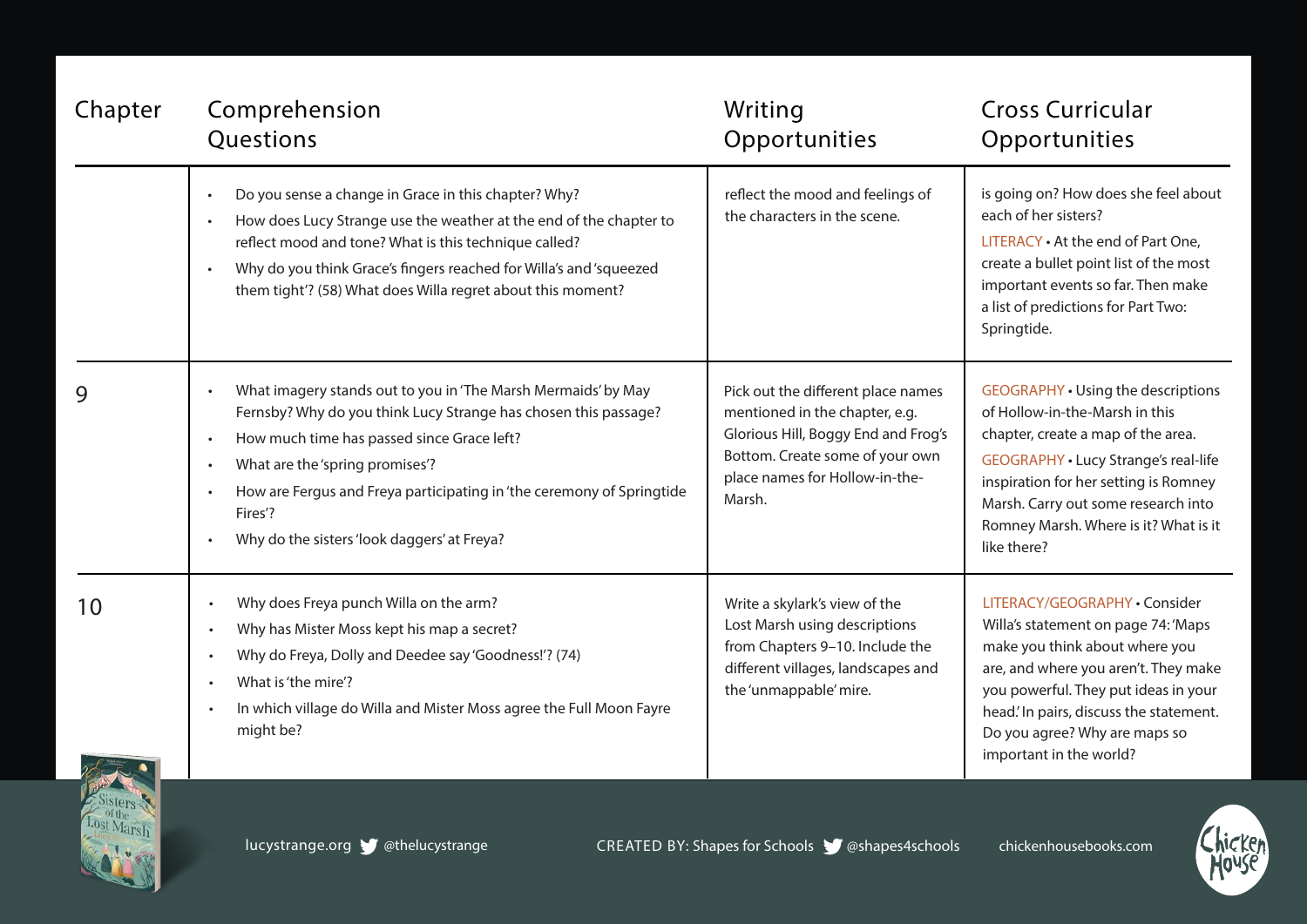| Chapter | Comprehension<br>Questions                                                                                                                                                                                                                                                                                                                                                                                                                                                  | Writing<br>Opportunities                                                                                                                                                           | <b>Cross Curricular</b><br>Opportunities                                                                                                                                                                                                                                              |
|---------|-----------------------------------------------------------------------------------------------------------------------------------------------------------------------------------------------------------------------------------------------------------------------------------------------------------------------------------------------------------------------------------------------------------------------------------------------------------------------------|------------------------------------------------------------------------------------------------------------------------------------------------------------------------------------|---------------------------------------------------------------------------------------------------------------------------------------------------------------------------------------------------------------------------------------------------------------------------------------|
| 11      | How does Willa hope Dadder will behave at the Springtide Fires?<br>$\bullet$<br>What makes Willa's 'insides curdle'?<br>$\bullet$<br>Why is Missus Cooper angry with Willa and Grammy?<br>What is the ritual performed by Fergus and Freya? How does Lucy<br>Strange make this scene very powerful and atmospheric?<br>What does Silas Kirby decide at the end of the chapter? Why is Silas's<br>$\bullet$<br>choice of words important: 'I'll have that one instead'? (84) | Write a letter from Missus Cooper<br>to Willa in which she lets out her<br>anger towards Grammy and all of<br>the Fernsby girls.                                                   | RE • What are the Springtide Fires?<br>Carry out some research into the role<br>of the Green Man and the Earth Spir-<br>it. What do these figures symbolize?<br>ART · Based on your research into the<br>Green Man and the Earth Spirit, draw<br>a version of each of these figures.  |
| 12      | How is Dadder presented as a bully in this chapter?<br>Can you find a description of Willa that shows her determination?<br>Why is Darcy's behaviour surprising here?<br>$\bullet$<br>What does Daddy accuse Grammy of? What do you think happened?<br>$\bullet$<br>What does Dadder order Willa to do? What does she decide?                                                                                                                                               | Write a monologue in Darcy's<br>voice. Consider how she feels<br>about events so far, Dadder, her<br>sisters and the curse. Can you<br>recreate Darcy's unique style and<br>voice? | LITERACY . Define the word 'sorcery'.<br>How is the idea of sorcery or witch-<br>craft explored in this scene and the<br>novel as a whole?<br>PSHE • What are the behaviours of a<br>bully? List the reasons why Dadder<br>can be considered a bully in the story.                    |
| 13      | What is the terrible thought that 'hooks' into Willa's heart? (93)<br>Why has Willa always felt 'different' to the others?<br>$\bullet$<br>What do the triplets pack for Willa? Make a packing list.<br>$\bullet$<br>How do you think Willa feels about leaving home?<br>$\bullet$<br>What is the idea that stops all of Willa's tears at once?<br>$\bullet$                                                                                                                | Write a note from the triplets<br>to Willa wishing her luck on her<br>journey. What advice would they<br>give her? How would they try to<br>make her feel better?                  | LITERACY/PSHE . Consider how Willa<br>is 'different'. Write down her unique<br>qualities and behaviours. How do<br>they make her strong and powerful?<br>PSHE . Write down a list of your own<br>unique qualities. What sort of hero<br>or heroine would you be in your<br>own story? |



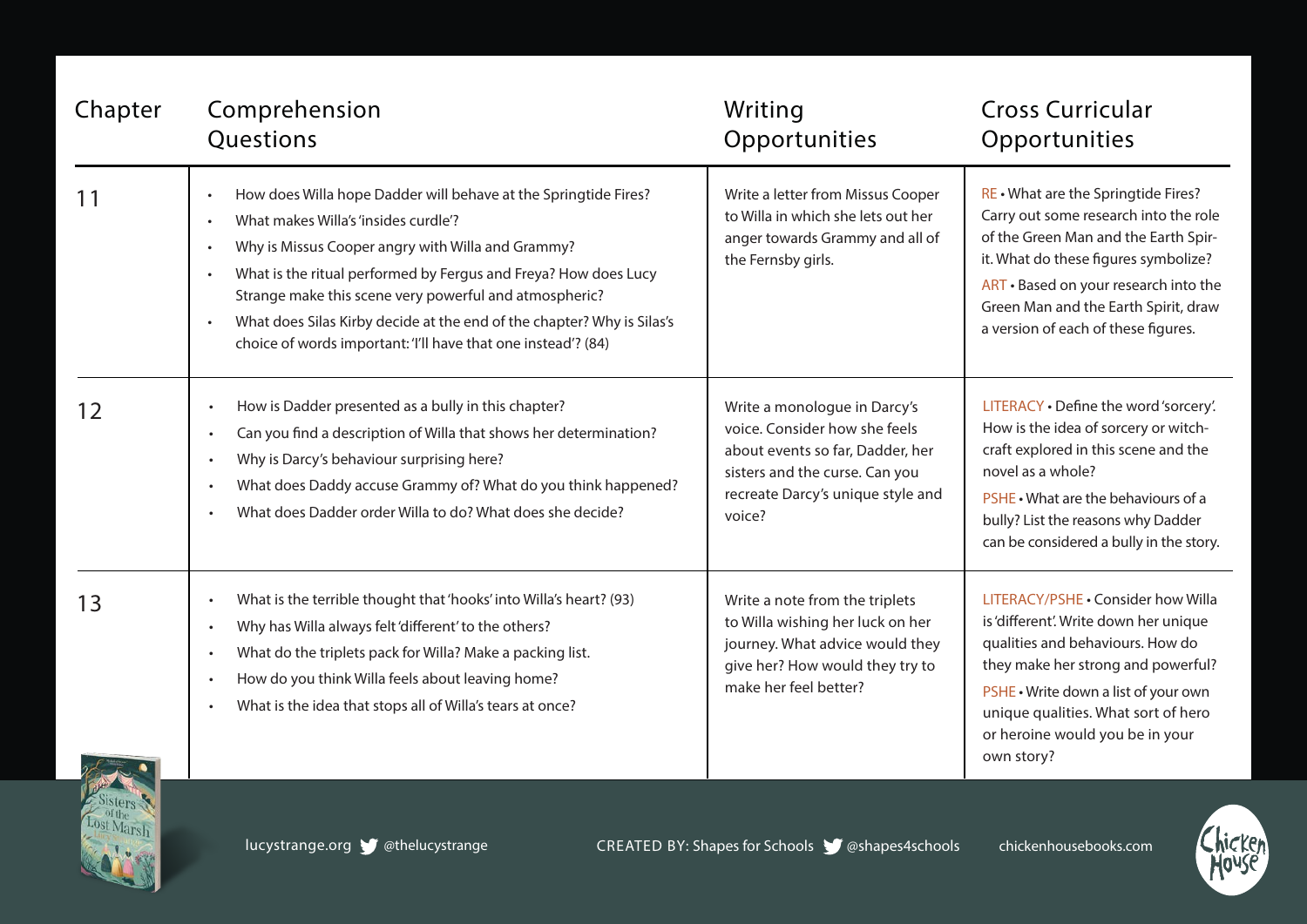| Chapter | Comprehension                                                                                                                                                                                                                                                                                                                                                        | Writing                                                                               | <b>Cross Curricular</b>                                                                                                                                                                                                                                                                               |
|---------|----------------------------------------------------------------------------------------------------------------------------------------------------------------------------------------------------------------------------------------------------------------------------------------------------------------------------------------------------------------------|---------------------------------------------------------------------------------------|-------------------------------------------------------------------------------------------------------------------------------------------------------------------------------------------------------------------------------------------------------------------------------------------------------|
|         | Questions                                                                                                                                                                                                                                                                                                                                                            | Opportunities                                                                         | Opportunities                                                                                                                                                                                                                                                                                         |
| 14      | How does the 'beautiful spring morning' make Willa feel?<br>$\bullet$<br>How is the idea of 'freedom' explored in the chapter?<br>$\bullet$<br>What has Willa stolen? How does she feel about it?<br>What does Mister Moss give Willa?<br>$\bullet$<br>What does Missus Moss mean when she says: 'Don't lose your way,<br>Willa'? (106)                              | Write an acrostic for the word<br>'FREEDOM'. What does this word<br>mean to you?      | LITERACY . Consider the important<br>themes in the novel so far, e.g. free-<br>dom, hope, home, family, sorcery.<br>Can you add any more? Create a<br>'Theme Sheet' to record any ideas as<br>you read.<br>DRAMA • Create a freeze-frame of<br>Willa leaving the Mosses as she starts<br>her journey. |
| 15      | Why is the sea considered an 'enemy' in Hollow-in-the-Marsh?<br>What does Willa feel the further she travels from home?<br>What motivates Willa to carry on despite her fear?<br>$\bullet$<br>How does the setting of the marsh and the ruined fortress create a<br>$\bullet$<br>sense of foreboding?<br>What is the significance of the blood moon in this chapter? | Create a ghost story to share<br>with your classmates under the<br>spooky blood moon! | SCIENCE • What is a 'blood moon'?<br>What other types of moons are there?<br>Create a guide to the moon and moon<br>phases throughout the year.<br>LITERACY/HISTORY . How is the moon<br>important in folklore, storytelling and<br>spiritual beliefs through history?                                |
| 16      | Why is Willa happy to be at Hogback Hill?                                                                                                                                                                                                                                                                                                                            | Write a diary entry from Willa's                                                      | LITERACY . 'Aye. You'll have heard the                                                                                                                                                                                                                                                                |
|         | Where is the fayre 'headed next'?                                                                                                                                                                                                                                                                                                                                    | point of view. Describe her                                                           | old fairy tale, I suppose? The Marsh                                                                                                                                                                                                                                                                  |
|         | $\bullet$                                                                                                                                                                                                                                                                                                                                                            | journey so far, her frightening                                                       | King?' (124) Define a fairy tale and                                                                                                                                                                                                                                                                  |
|         | What is 'marsh fever'?                                                                                                                                                                                                                                                                                                                                               | night in the fortress and her hope                                                    | give examples; what are the features                                                                                                                                                                                                                                                                  |
|         | What is Willa's memory on page 122?                                                                                                                                                                                                                                                                                                                                  | of finding Grace.                                                                     | of a fairy tale?                                                                                                                                                                                                                                                                                      |



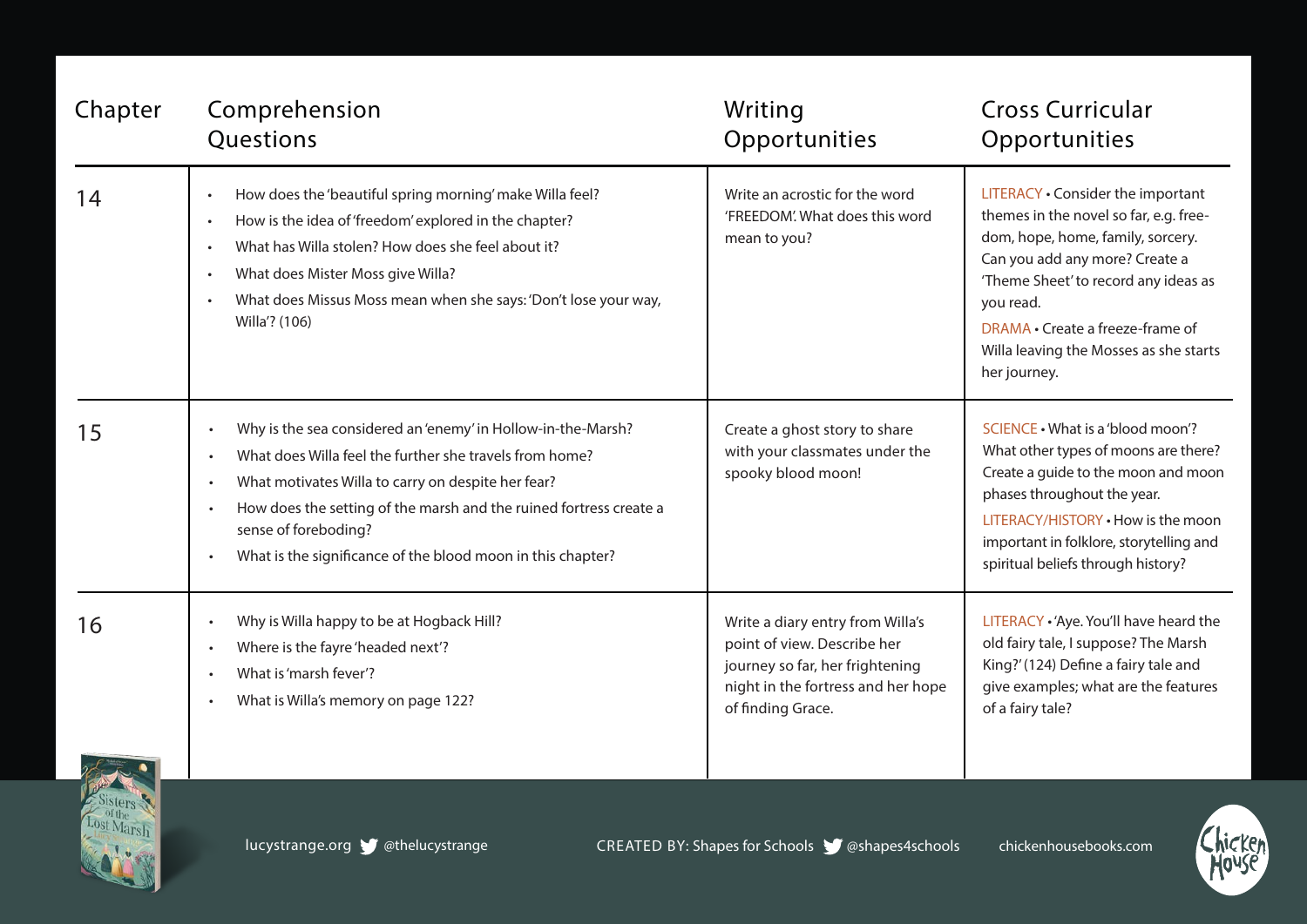| Chapter | Comprehension<br>Questions                                                                                                                                                                                                                                                                                                                               | Writing<br>Opportunities                                                                                                                                                                                                                 | <b>Cross Curricular</b><br>Opportunities                                                                                                                                                                                                                                                         |
|---------|----------------------------------------------------------------------------------------------------------------------------------------------------------------------------------------------------------------------------------------------------------------------------------------------------------------------------------------------------------|------------------------------------------------------------------------------------------------------------------------------------------------------------------------------------------------------------------------------------------|--------------------------------------------------------------------------------------------------------------------------------------------------------------------------------------------------------------------------------------------------------------------------------------------------|
| 17      | What does Willa wonder about her sisters and Dadder? (125-126)<br>$\bullet$<br>What can Willa see from 'the top of a rise'? (127)<br>$\bullet$<br>Why are people wearing veils?<br>What is wrong with Willa?<br>$\bullet$<br>How does the author create the impression that Willa feels worse as<br>the chapter progresses?                              | Create a medical leaflet warning<br>people about marsh fever - what<br>are the symptoms? What should<br>you do to avoid the bitey-flies, and<br>how can the fever be treated?                                                            | HISTORY/SCIENCE . Can you think of<br>any diseases through history that are<br>similar to 'marsh fever'? What other<br>diseases can be transmitted by flies?<br>ART • Create a storyboard of images<br>or drawings to show how Willa<br>deteriorates in this chapter.                            |
| 18      | What sort of people are Amos and Sarah Starley? How do you know?<br>$\bullet$<br>Whose face does Willa see 'when the fever was at its worst'?<br>$\bullet$<br>Which mire does Sarah warn Willa not to 'cut across'? Why?<br>$\bullet$<br>What does Willa find in her bag?<br>$\bullet$<br>What does Willa do to distract Dadder, Silas and their horses? | What advice would Grammy give<br>to Willa if she could speak to her?<br>In Grammy's voice, write down<br>some of her words of wisdom.                                                                                                    | PSHE . Willa's book, Tales of the<br>Marshes, and her mammer's brooch<br>are both very important objects to<br>her. Which objects are important to<br>you in your life?<br>ART . Design and label Mammer's<br>brooch based on the descriptions on<br>page 136.                                   |
| 19      | What is the tone and mood of this chapter?<br>$\bullet$<br>Why does Willa choose to cross Sorrow Mire?<br>$\bullet$<br>How does Lucy Strange use 'sound' to create a feeling of confusion in<br>$\bullet$<br>Sorrow Mire?<br>Why is Willa's blood 'pounding'?<br>$\bullet$<br>What does Willa think she sees in the fog? (148)<br>$\bullet$              | Pick out words and phrases Lucy<br>Strange uses to describe Sorrow<br>Mire in this chapter. Then, use<br>them to write a poem based<br>on Sorrow Mire. What imagery<br>can you create to conjure this<br>mysterious and ominous setting? | DRAMA · In groups of 3 or 4,<br>recreate the scene on Sorrow Mire<br>where Willa, Dadder and Silas Kirby<br>circle around each other in the fog.<br>Use music and sound effects to<br>create fear and tension. You could<br>even try adjusting the tone and<br>volume of your voices for effect. |



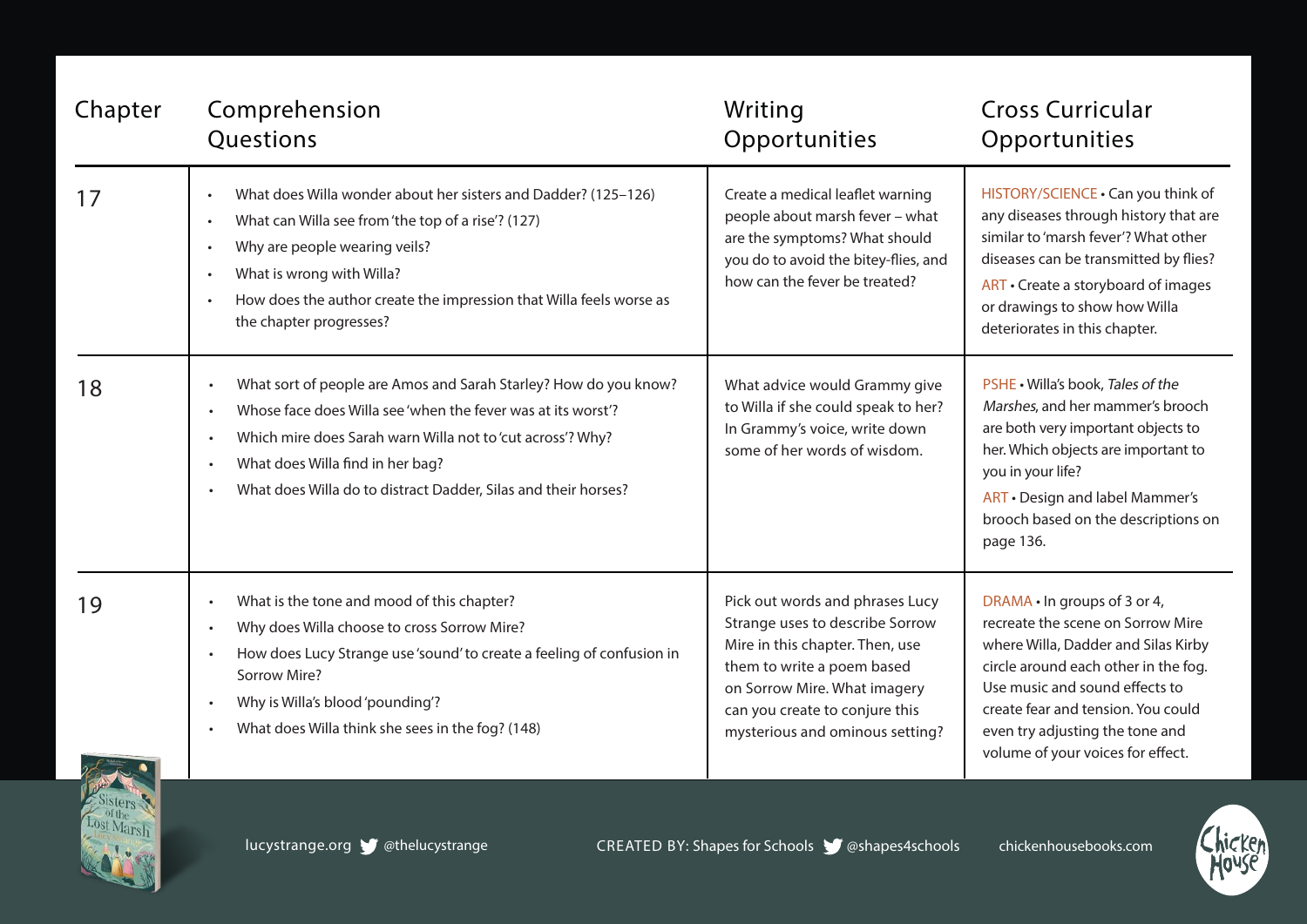| Comprehension<br>Questions                                                                                                                                                                                                                                                                                         | Writing<br>Opportunities                                                                                                                                                                                                                   | <b>Cross Curricular</b><br>Opportunities                                                                                                                                                                                                                                                                   |
|--------------------------------------------------------------------------------------------------------------------------------------------------------------------------------------------------------------------------------------------------------------------------------------------------------------------|--------------------------------------------------------------------------------------------------------------------------------------------------------------------------------------------------------------------------------------------|------------------------------------------------------------------------------------------------------------------------------------------------------------------------------------------------------------------------------------------------------------------------------------------------------------|
| What can Willa see beneath the water? Why is it shocking?<br>$\bullet$<br>What 'nightmarish' imagery is used in this chapter?<br>$\bullet$<br>Who are the 'poor souls who lost their way'?<br>What is Willa's dilemma?<br>What does Willa suspect has happened to Silas Kirby?<br>$\bullet$                        | In this chapter, Willa can't believe<br>what she is seeing: 'It's the fever -<br>it must be. A nightmare. A trick of<br>mist and marsh-light' Thinking<br>of a dream (or nightmare) that<br>you've had, write your own<br>dreamlike scene. | DRAMA • Create a 'Conscience Cor-<br>ridor'; half of the class stand on one<br>side of the room, persuading Willa to<br>help Dadder. The other half stand on<br>the other side, persuading Willa to<br>leave him behind. Take turns walking<br>through the corridor in-role as Willa.<br>How does it feel? |
| What does Willa think of as soon as she wakes up?<br>$\bullet$<br>How did Willa overcome her 'fear and despair' on the mire?<br>$\bullet$<br>What is Gallows End like?<br>$\bullet$<br>How is the fayre presented here?<br>$\bullet$<br>What does Willa find out about Grace? How does she feel?                   | Write a letter from Willa to Freya,<br>in which she describes how she<br>feels about what has happened.                                                                                                                                    | LITERACY . Make a list of five<br>questions that you have about the<br>story at the end of this section. What<br>are your predictions for where Grace<br>might be?                                                                                                                                         |
| What thoughts race through Willa's mind about Grace?<br>$\bullet$<br>What is 'batting softly at the edge of [Willa's] mind, like a moth'?<br>$\bullet$<br>How does Willa feel in this chapter? How do you know?<br>$\bullet$<br>Why does Dadder call Willa 'May'?<br>What has Dadder told the whole village about? | Write Dadder's private confession<br>to May. What else do you think he<br>might feel guilty about or sorry<br>for?                                                                                                                         |                                                                                                                                                                                                                                                                                                            |
|                                                                                                                                                                                                                                                                                                                    |                                                                                                                                                                                                                                            |                                                                                                                                                                                                                                                                                                            |



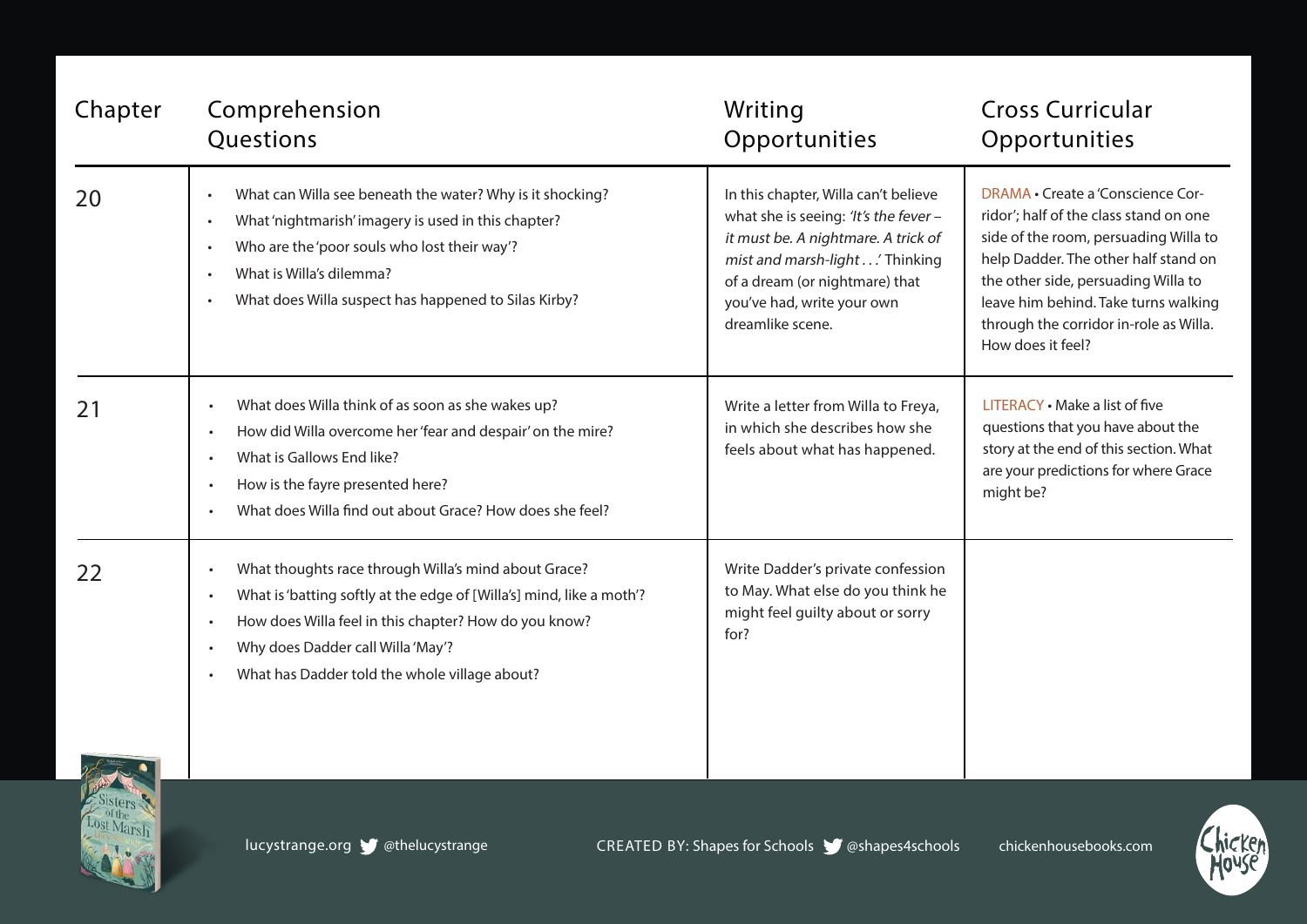| Chapter | Comprehension<br>Questions                                                                                                                                                                                                                                                                                                                                                                                                 | Writing<br>Opportunities                                                                                                                                                                                                  | <b>Cross Curricular</b><br>Opportunities                                                                                                                                                                                                                                        |
|---------|----------------------------------------------------------------------------------------------------------------------------------------------------------------------------------------------------------------------------------------------------------------------------------------------------------------------------------------------------------------------------------------------------------------------------|---------------------------------------------------------------------------------------------------------------------------------------------------------------------------------------------------------------------------|---------------------------------------------------------------------------------------------------------------------------------------------------------------------------------------------------------------------------------------------------------------------------------|
| 23      | What does Willa understand about Freya's decision now?<br>$\bullet$<br>How is Missus Cooper described?<br>$\bullet$<br>Which route home does Willa decide to take?<br>$\bullet$<br>What makes something 'buckle' in Willa's heart?<br>$\bullet$<br>What questions does Willa ask herself in this chapter?                                                                                                                  | Write a set of directions to help<br>Willa find her way home, making<br>sure to avoid Sorrow Mire.                                                                                                                        | HISTORY . Why is Willa so frightened<br>about what will happen to Grammy?<br>In pairs, create a presentation about<br>the history of punishment for women<br>suspected of witchcraft.<br>PSHE . Consider the theme of bravery<br>in the book. What is bravery? Who is<br>brave? |
| 24      | What does Willa mean when she says that 'hatred' had made the crowd<br>$\bullet$<br>'into a pack'? (177)<br>What is the 'evil eye'? What do the mob accuse Grammy of doing?<br>$\bullet$<br>How is the weather used in this chapter to create tension?<br>$\bullet$<br>What does Grammy explain to the girls about the power of 'fear'?<br>$\bullet$<br>What does Grammy decide to do 'of her own free will'?<br>$\bullet$ | Write a character profile<br>for Grammy. What are her<br>personality traits, her strengths<br>and her weaknesses? How<br>does she inspire Willa and her<br>sisters? Include key quotes and<br>descriptions from the text. | DRAMA • Recreate the scene in which<br>the mob outside shout and demand<br>for Grammy's punishment. How does<br>this scene contrast to what is going<br>on inside the house?<br>LITERACY . Create a list of reasons<br>why the crowd want to hurt Grammy.                       |
| 25      | Why do you think Lucy Strange describes the sky as a 'cauldron'?<br>$\bullet$<br>How do the sisters show their support for Grammy?<br>$\bullet$<br>Why does Missus Cooper's expression 'change'?<br>$\bullet$<br>What happens to Grammy? How do you feel reading this chapter?<br>$\bullet$                                                                                                                                | Draw a cauldron. Inside it, write<br>down all of the 'witch-like'<br>vocabulary that Lucy Strange<br>uses in this chapter. Can you use<br>this vocabulary to create a witch-<br>inspired poem?                            | LITERACY/ART • Sketch the scene<br>described in Chapter 25: the mob<br>like a 'twisting, flaming serpent', the<br>crackling sky and the image of<br>Grammy on top of the mound. Label<br>your sketch with words from the text.                                                  |



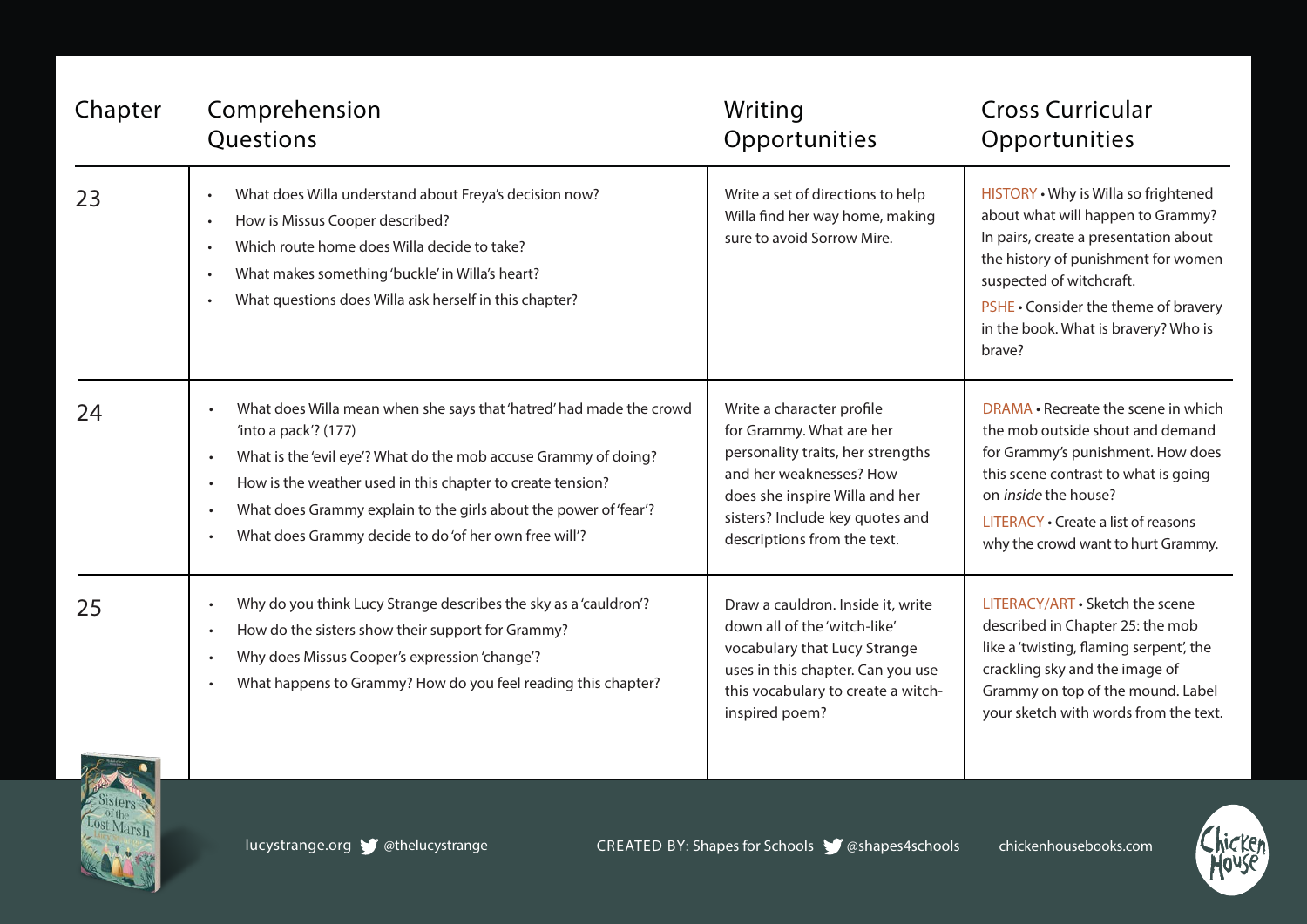| Chapter | Comprehension<br>Questions                                                                                                                                                                                                                                                                                                                             | Writing<br>Opportunities                                                                                                                                                                 | <b>Cross Curricular</b><br>Opportunities                                                                                                                                                                                                                                         |
|---------|--------------------------------------------------------------------------------------------------------------------------------------------------------------------------------------------------------------------------------------------------------------------------------------------------------------------------------------------------------|------------------------------------------------------------------------------------------------------------------------------------------------------------------------------------------|----------------------------------------------------------------------------------------------------------------------------------------------------------------------------------------------------------------------------------------------------------------------------------|
| 26      | What are your predictions for this part of the story based on the extract<br>$\bullet$<br>from Tales of the Marshes?<br>Who is May Fernsby?<br>$\bullet$<br>How do the villagers feel about what has happened to Grammy?<br>$\bullet$<br>What does it mean that Grammy 'wrote her own ending'?<br>$\bullet$<br>What does 'sundered' mean?<br>$\bullet$ | Write a letter of apology from one<br>of the villagers to the sisters.<br>Write a local newspaper article<br>describing what happened to<br>Grammy.                                      | LITERACY . Make a list of your<br>predictions for this part of the story<br>based on the extract from Tales of the<br>Marshes. Who is May Fernsby? Why<br>are the passages at the beginning<br>of each part of the story important<br>based on what you know now?                |
| 27      | What 'poisons' Willa's dreams? Why?<br>$\bullet$<br>What does Willa mean when she says she 'aches' for Grammy?<br>$\bullet$<br>How is Willa's grief explored in this chapter?<br>$\bullet$<br>Where can Willa find 'Grammy's soul'?<br>$\bullet$<br>Who has arranged the books in the library? Why?<br>$\bullet$                                       | Before reading the next chapter,<br>continue Grammy's letter to<br>Willa. Begin with the line: There is<br>something you should have been<br>told many years ago                         | PSHE . What is grief? How is it<br>explored in this chapter? Make a note<br>of the different emotions Willa feels,<br>her memories and how she finds<br>ways to feel closer to Grammy.<br>LITERACY • What is a 'cuckoo<br>daughter'? Why does Dadder refer to<br>Willa this way? |
| 28      | Who is Colt Fernsby?<br>$\bullet$<br>What does Dadder blame Willa for?<br>$\bullet$<br>How has Dadder's grief changed him, according to Grammy?<br>$\bullet$<br>Why does Dadder summon Darcy?<br>$\bullet$<br>How do you feel about Dadder in this chapter? Do you forgive him?<br>$\bullet$                                                           | 'A daughter is not worth less than<br>a son.' Are Willa's words relevant<br>in a modern context? Write an<br>argument about why gender<br>equality is still an important issue<br>today. | LITERACY/PSHE/CITIZENSHIP •<br>Consider how the theme of sexism<br>and gender inequality is explored<br>in this chapter and in the story as<br>a whole. How do some of the male<br>characters treat women? Why? How<br>is this linked to the theme of<br>witchcraft?             |



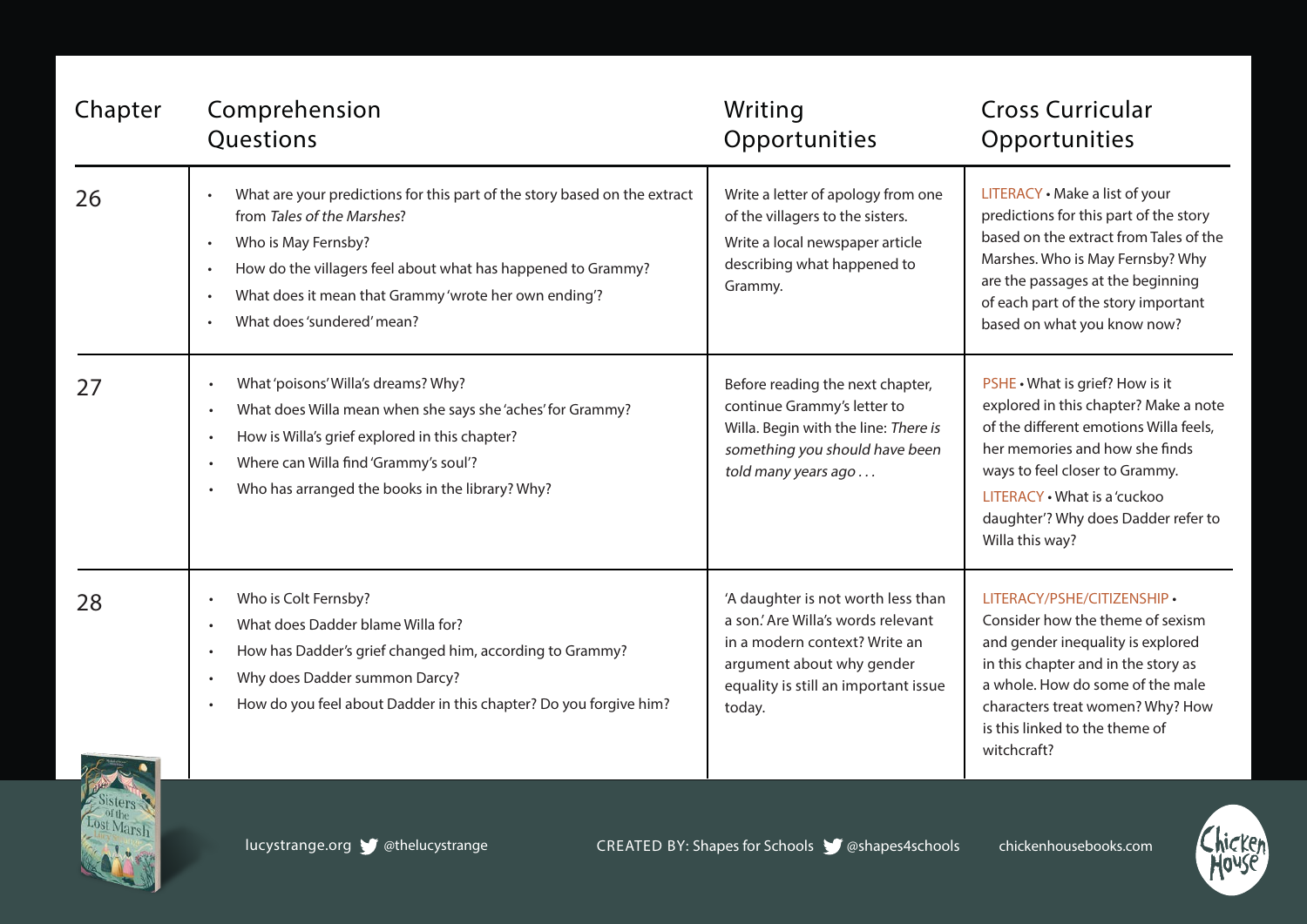| Chapter | Comprehension<br>Questions                                                                                                                                                                                                                                                                                                                                 | Writing<br>Opportunities                                                                                                                                                           | <b>Cross Curricular</b><br>Opportunities                                                                                                                                                                                                                                        |
|---------|------------------------------------------------------------------------------------------------------------------------------------------------------------------------------------------------------------------------------------------------------------------------------------------------------------------------------------------------------------|------------------------------------------------------------------------------------------------------------------------------------------------------------------------------------|---------------------------------------------------------------------------------------------------------------------------------------------------------------------------------------------------------------------------------------------------------------------------------|
| 29      | How has Dadder's relationship with Darcy changed?<br>$\bullet$<br>Do you think the curse 'came true' or do you agree with Darcy, that it<br>was a matter of 'choice'?<br>Why do the sisters 'turn' to Willa?<br>$\bullet$<br>What does Willa realize about Glorious Hill?<br>$\bullet$<br>What is an 'illusion'? How are illusions important in the story? | Write Willa's interior monologue<br>here. Focus in particular on her<br>thoughts and feelings about her<br>twin brother, Colt Fernsby.                                             | LITERACY . Based on all you know<br>about the Fernsby family, draw their<br>family tree.<br>LITERACY . In pairs, take turns argu-<br>ing whether you think the witchcraft<br>and magic is 'real' in the story or not.                                                           |
| 30      | What warnings does Willa receive as she goes back to the fayre?<br>$\bullet$<br>How does Lucy Strange create a sense of foreboding?<br>$\bullet$<br>What makes Willa's heart 'cramp with fright'?<br>$\bullet$<br>What does the fortune teller reveal to Willa?<br>$\bullet$<br>What do you predict might happen in Willa's future?<br>$\bullet$           | Where do you think Grace might<br>be? Where is the Marsh King<br>hiding her? Write your own ending<br>to the story predicting what you<br>think will happen.                       | MUSIC · In groups, use different<br>instruments and sound effects to<br>create a dramatic and atmospheric<br>soundtrack as you re-read this scene.<br>You might also consider composing a<br>song - with lyrics written by the for-<br>tune teller, warning Willa to turn back. |
| 31      | Why is Willa 'snapping' at her sisters?<br>$\bullet$<br>What does Freya warn Willa?<br>$\bullet$<br>What is Willa preparing to do?<br>$\bullet$<br>What does Willa mean when she says: 'I am broken'? (231)<br>$\bullet$<br>Can you find examples of Willa's resilience in this chapter?<br>$\bullet$                                                      | In this chapter, Willa wishes that<br>Tales of the Marshes were a book<br>of spells to help her. Write a spell<br>that Willa could use to defeat the<br>Marsh King if she met him. | LITERACY/PSHE . How is the theme of<br>resilience explored in the story? Give<br>five examples of times when Willa has<br>shown resilience. Think about why<br>resilience is an important quality and<br>how you can show it in your own life.                                  |



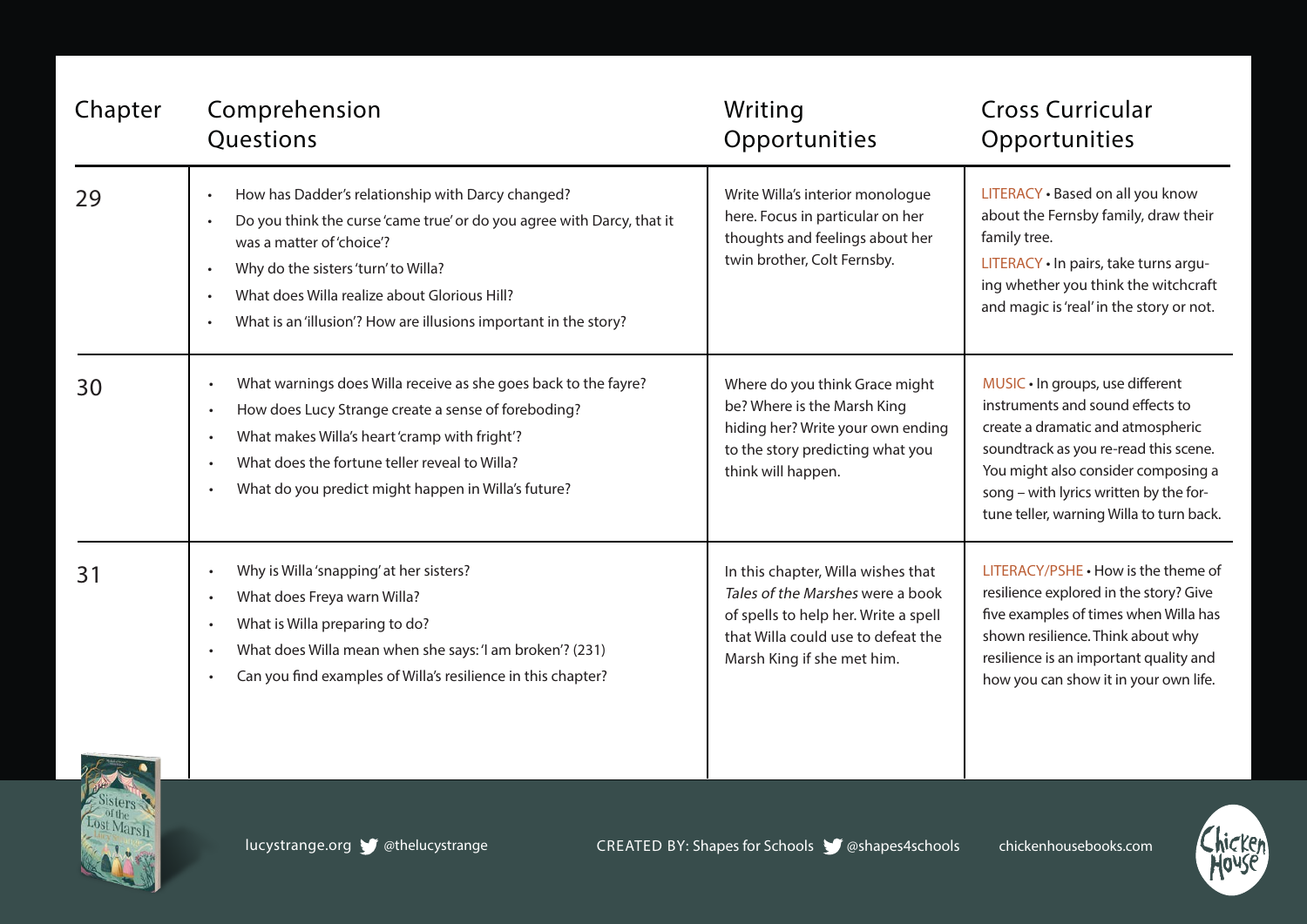| Chapter | Comprehension<br>Questions                                                                                                                                                                                                                                                                                                                                           | Writing<br>Opportunities                                                                                                                 | <b>Cross Curricular</b><br>Opportunities                                                                                                                                                                                                                                                                     |
|---------|----------------------------------------------------------------------------------------------------------------------------------------------------------------------------------------------------------------------------------------------------------------------------------------------------------------------------------------------------------------------|------------------------------------------------------------------------------------------------------------------------------------------|--------------------------------------------------------------------------------------------------------------------------------------------------------------------------------------------------------------------------------------------------------------------------------------------------------------|
| 32      | How does being with Flint make Willa feel? (233)<br>$\bullet$<br>Why does 'a weird icy feeling' unfurl in Willa's 'tum'?<br>$\bullet$<br>What can Willa hear inside the 'lonely, shabby little tent'?<br>$\bullet$<br>How does Lucy Strange use images of light and dark for effect in this<br>$\bullet$<br>chapter?<br>How does the Marsh King try to 'lure' Willa? | Write about a time when you had<br>a strange feeling in your 'tum'.                                                                      | LITERACY . Consider what makes the<br>Marsh King an effective villain or evil<br>force in the story. Come up with your<br>own villain or evil force.                                                                                                                                                         |
| 33      | Where does the Marsh King tell Willa she has seen him before?<br>$\bullet$<br>How does Lucy Strange show that the Marsh King's voice is also inside<br>Willa's head?<br>What weapons does Willa wish for?<br>$\bullet$<br>How does the Marsh King tempt Willa to follow him?<br>$\bullet$<br>What causes Willa to cry?<br>$\bullet$                                  | Using Lucy Strange's technique as<br>inspiration, write a piece in which<br>a character can hear another voice<br>inside their own head. | LITERACY . In this chapter, Willa<br>believes herself to be a 'sundered soul'.<br>What does this mean? Gather evi-<br>dence from the text that Willa is start-<br>ing to doubt herself and lose hope.<br>DESIGN . Design another object that<br>Willa could use as a weapon against<br>the Marsh King. (241) |
| 34      | What makes Willa feel stronger than she has ever felt before?<br>$\bullet$<br>What does Willa learn about fear?<br>$\bullet$<br>How does Willa crush the Marsh King?<br>$\bullet$<br>What is the 'true light'? What do you think it signifies?<br>$\bullet$                                                                                                          | Write a summary of how Willa<br>has changed from the start of the<br>story. What has she discovered<br>about herself?                    | LITERACY/ART . Draw the Marsh King<br>as he is revealed on page 244.<br>PSHE . Explore the theme of fear in<br>the story. What does Willa learn about<br>fear?                                                                                                                                               |